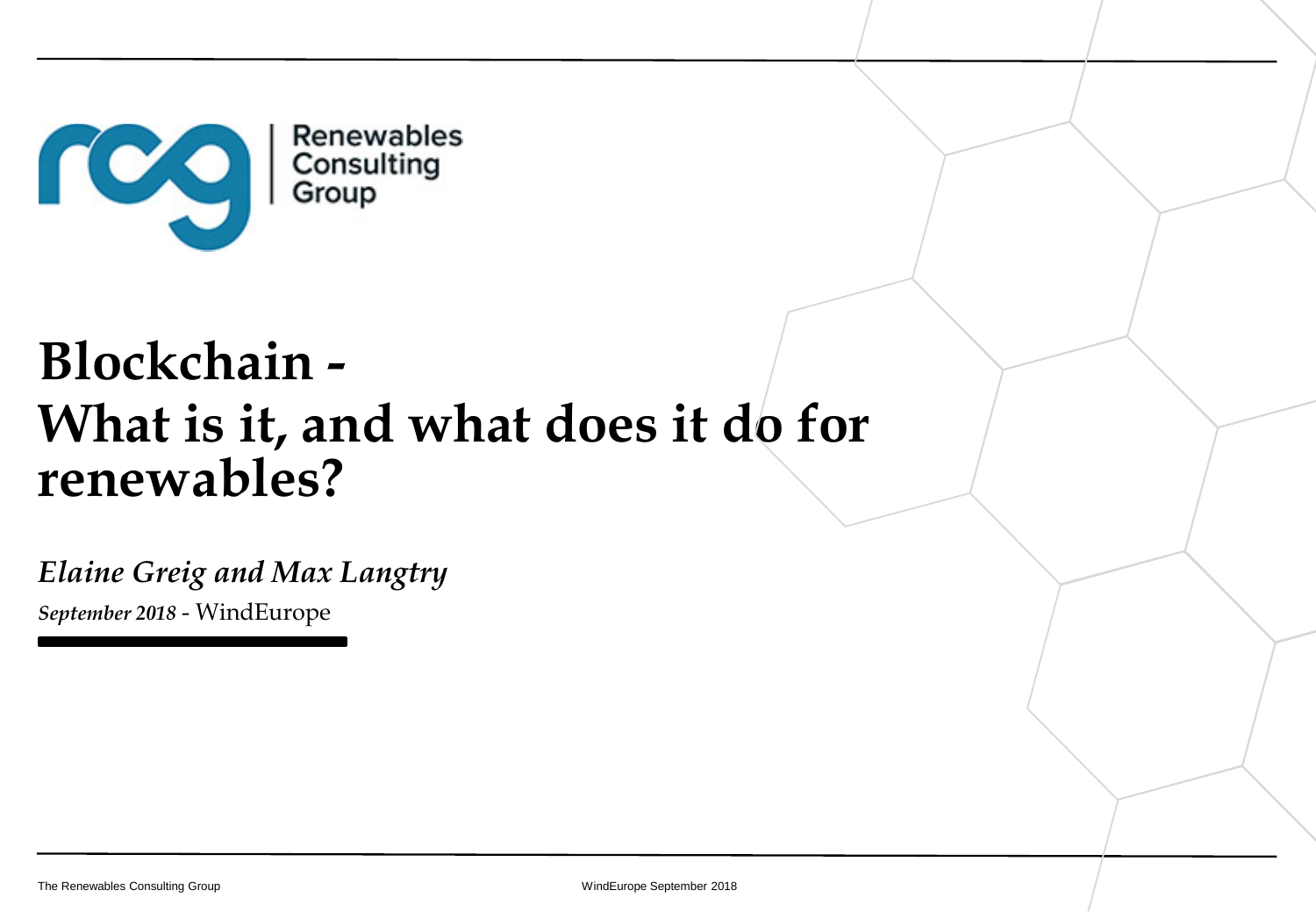## **Agenda**

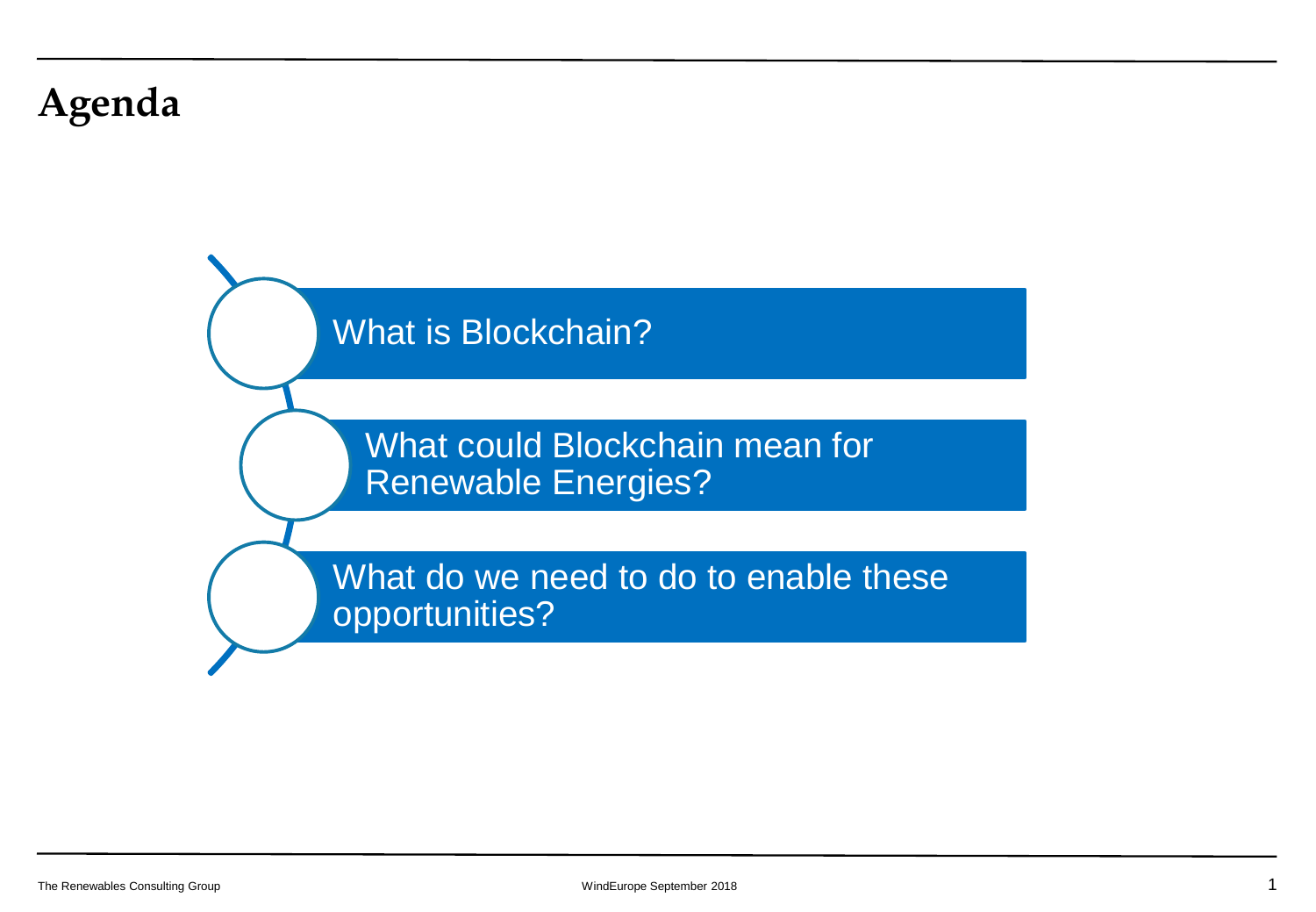## **What is Blockchain?**

| <b>What does</b><br>it do?  | » Enables transactions without a consolidator<br>» Facilitates peer-to-peer trading<br>» Cloud based, distributed & decentralised,<br>traceable transaction recording<br>» Public, though private systems can exist                                                                                                                                                                                                                             |  |
|-----------------------------|-------------------------------------------------------------------------------------------------------------------------------------------------------------------------------------------------------------------------------------------------------------------------------------------------------------------------------------------------------------------------------------------------------------------------------------------------|--|
| <b>Definition</b>           | » Defined as a public, persistent, transparent,<br>append only ledger<br>» Aka 'bookkeeping on steroids'                                                                                                                                                                                                                                                                                                                                        |  |
| <b>How does</b><br>it work? | » Trusted authorities verify source data<br>» Transactions are proposed<br>» Agreed transactions form blocks, a series of<br>which form the chain – the blockchain<br>» New transactions are appended as new blocks<br>to the chain which increase chain length,<br>chains remain unbroken<br>» Multiple ledgers are held in parallel so<br>alteration is not possible without widespread<br>collusion<br>» Chain is secured using cryptography |  |



Transparent, decentralised book keeping, facilitating peer-to-peer transactions

> DECENTRALISE, DIGITALISE, DECARBONISE, DEMOCRATISE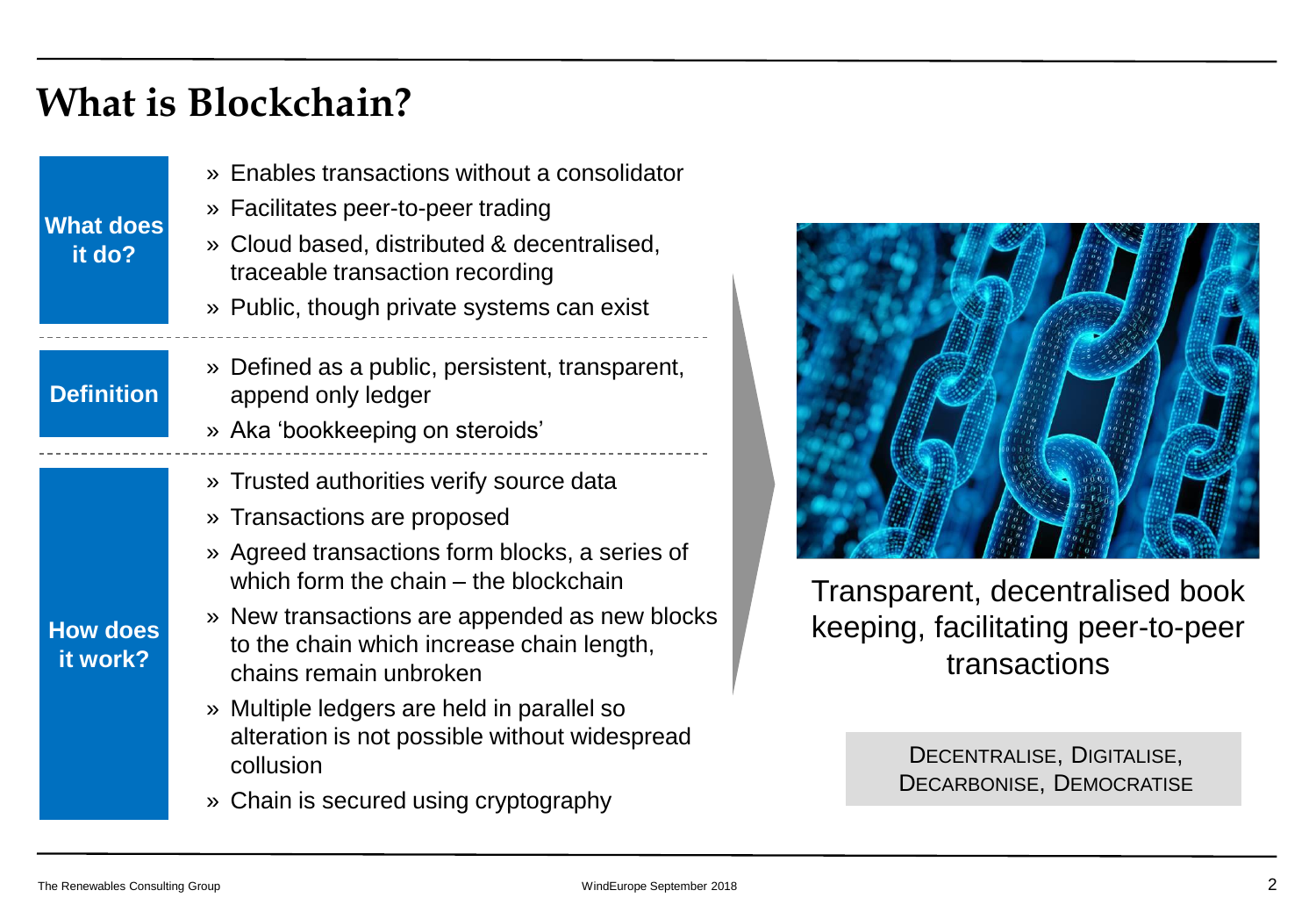## **Who is working in Blockchain in Energy?**



And many, many more, including many start-ups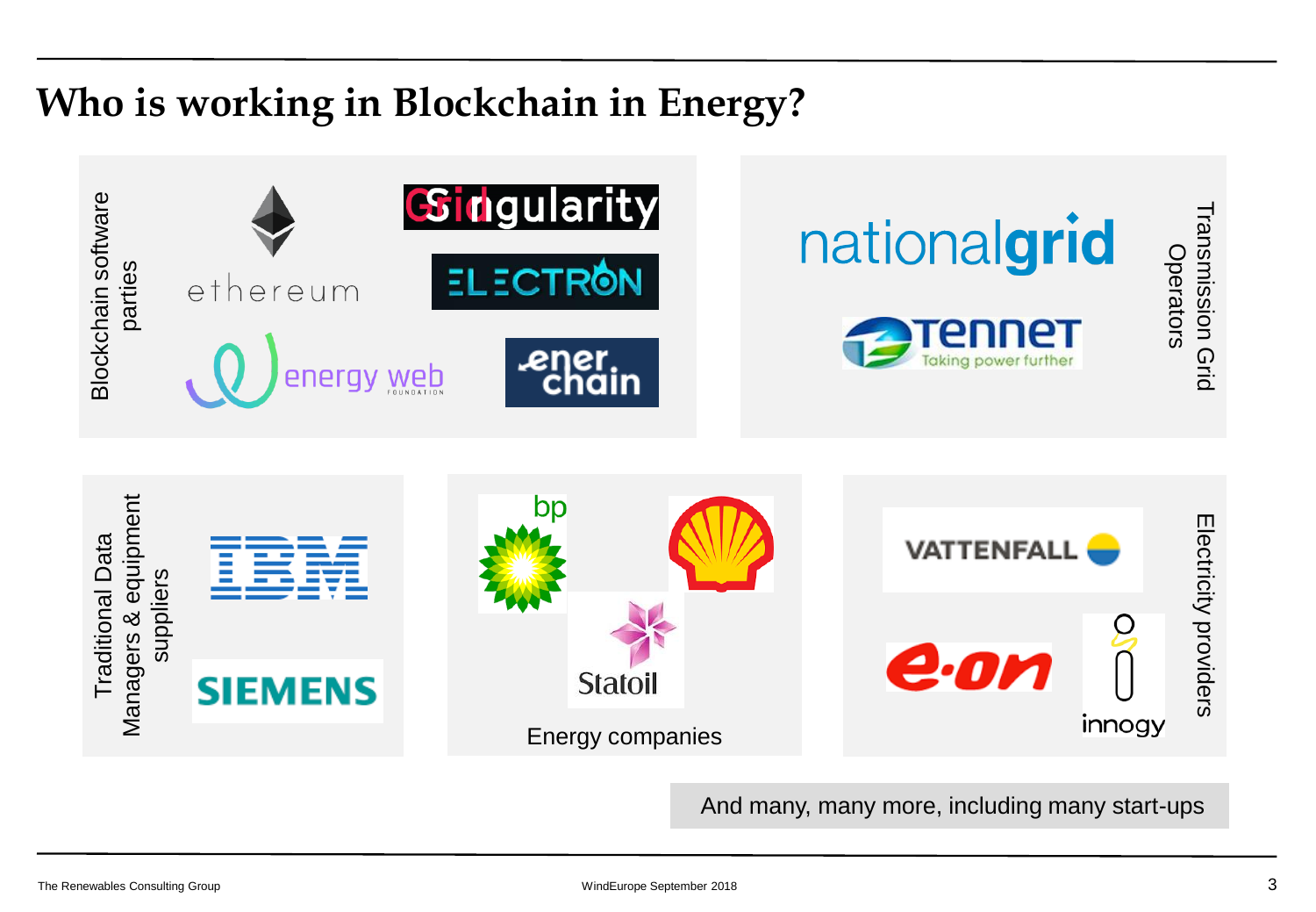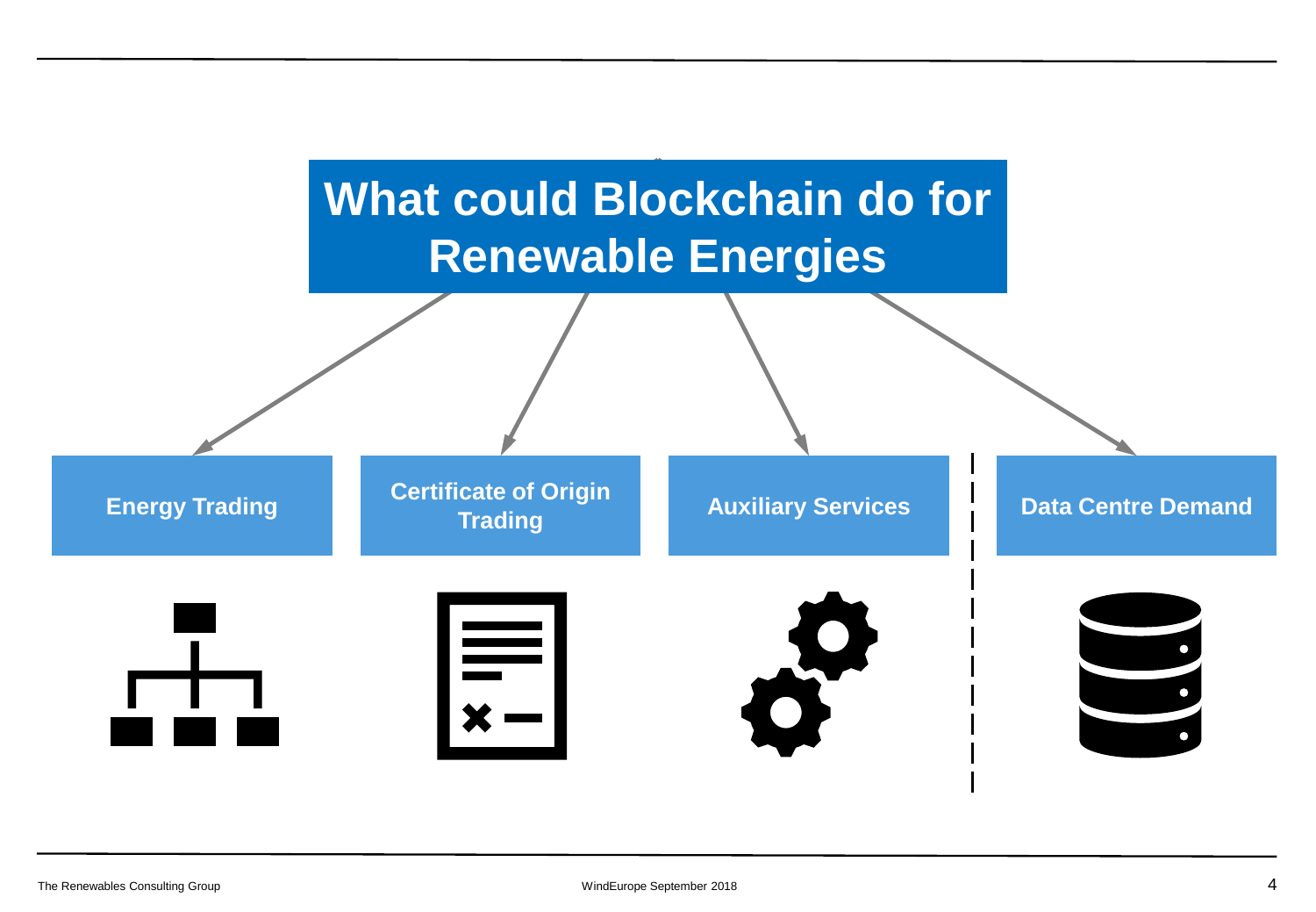## **Energy Trading**

**Goal**

**Opportunites & enablers**

» To be freely able to generate, store and trade energy on a peer-to-peer level

- » In a fully deregulated market freedom of electricity trading between all generators and suppliers
- » Removing brokers saves time and money
- » Facilitation of easy trades without a broker, increases market opportunity for smaller players, on buy and sell side
- » Microgrids are enabling initial trials
- » Trusted verification agents must be established
- » Transmission and distribution systems still need to be paid for, the mechanism must be established
- » Transmission and distribution system technical limitations must be respected
- » Transmission and distribution system upgrades must be planned, paid for and constructed
- » Using the full public, transparent, opportunity, as opposed to making internal 'big databases'

### **Some Current Examples**

| BP, Statoil,<br><b>Shell</b>              | $Post -$<br>transaction<br>management<br>systems |
|-------------------------------------------|--------------------------------------------------|
| Vattenfall and<br>energy trading<br>firms | Trading<br>platform                              |
| Innogy                                    | <b>Public electric</b><br>vehicle<br>charging    |



**Barriers**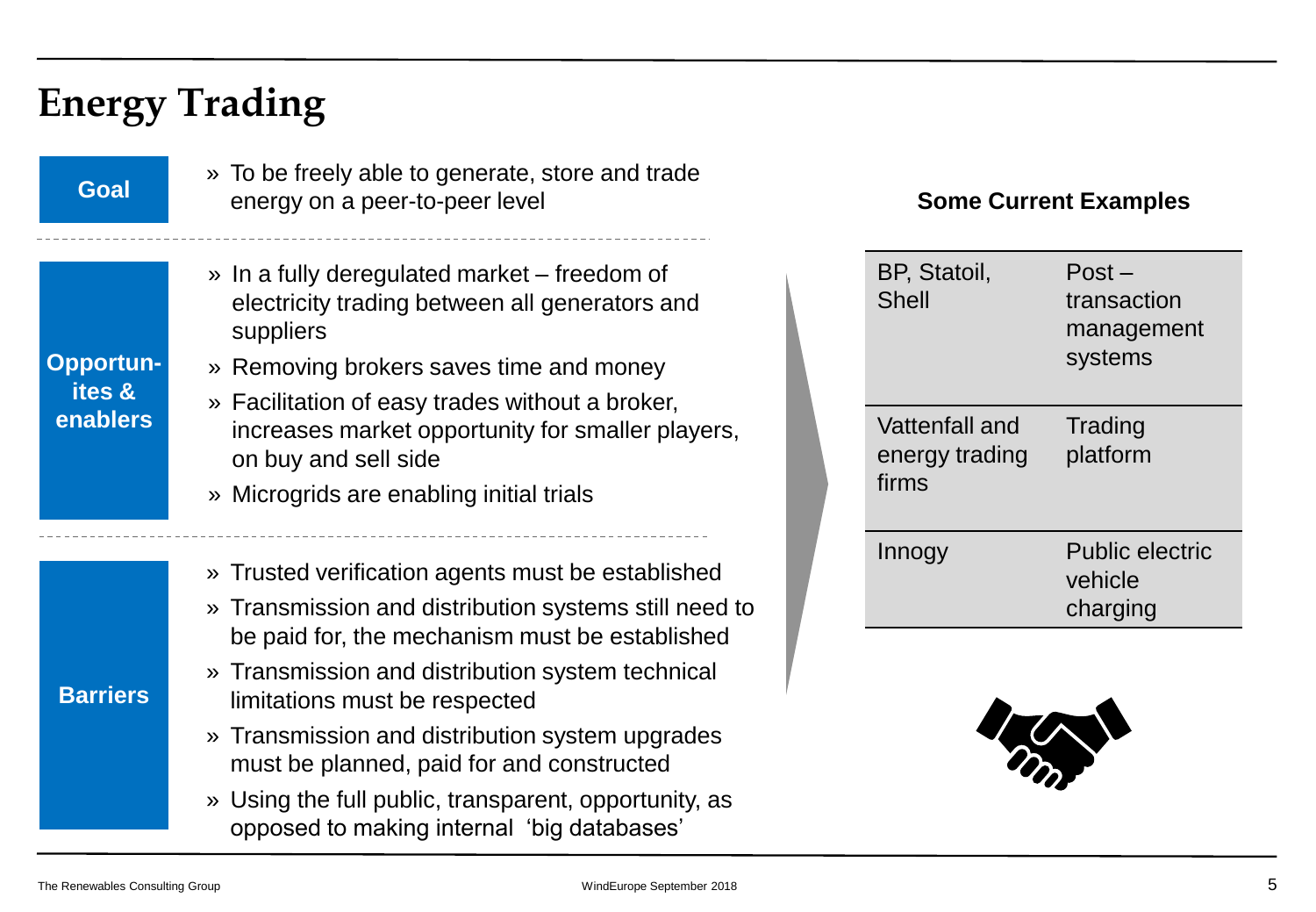## **Certificate of Origin Trading**

- » Renewable Energy Certificates of Origin have become an in-demand, independently tradeable commodity
- » A paper commodity, nominally disassociated from physical assets, is readily tradeable
- » Current markets rely upon consolidators and intermediaries
- » Such a market is a readily accessible, current, opportunity for Blockchain providers





Transparent and Traceable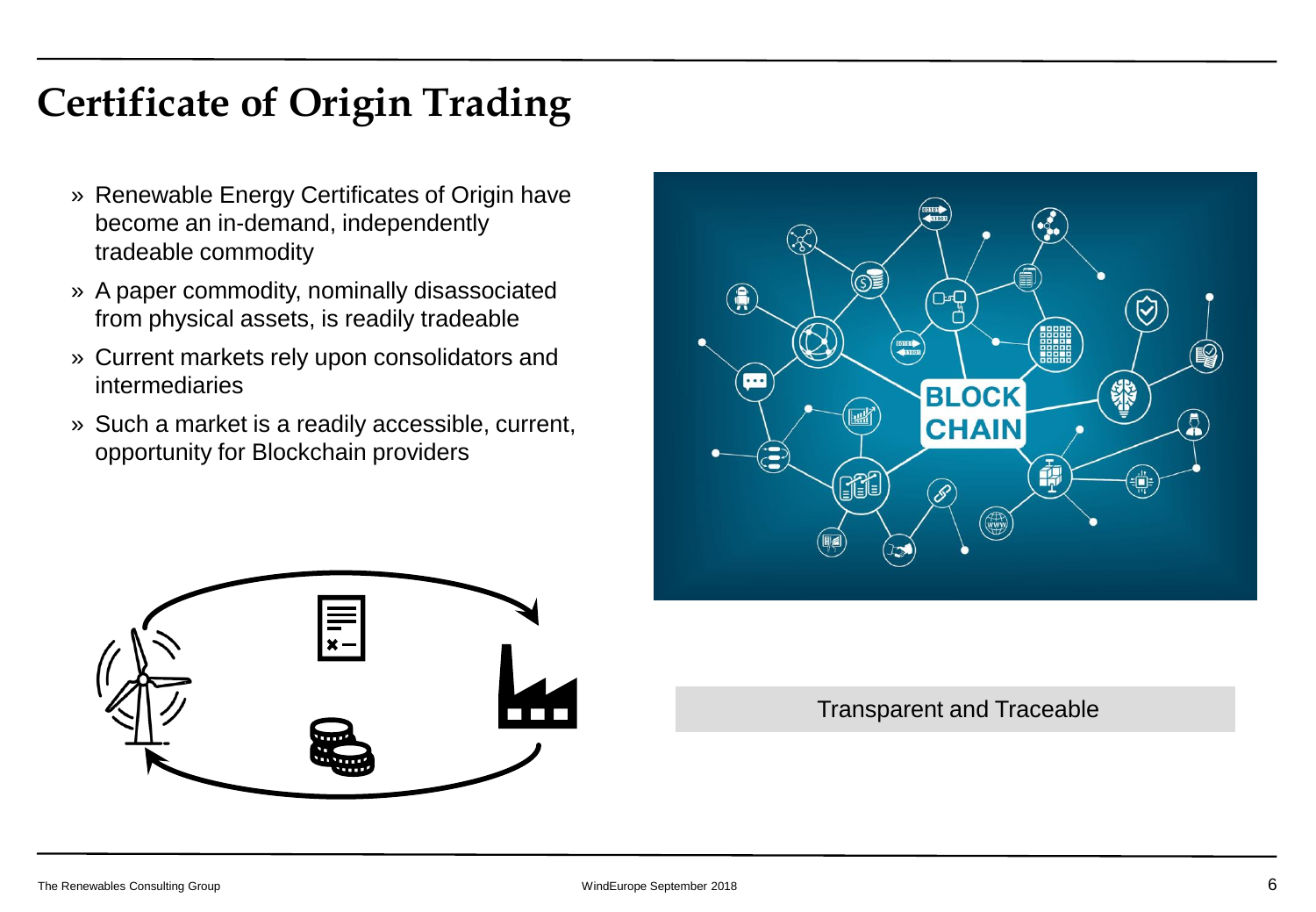## **Auxiliary Services**

Services to support the grid, supplied to the grid operator, to ensure instantaneous supply and stability:

- » Fast reserve
- » Frequency response
- » Demand side response
- » Short-term operating reserve
- » Constraint management
- » Reactive power injection
- » Black-start





- » Markets are many-to-one
- » Grid operator buys from commercial providers
- » Trades can be streamlined with Blockchain
- » Allow suppliers to make cooperative trades, sharing upside
- » Enables more players to enter the market and offer services

Example – NGET with Electron and Siemens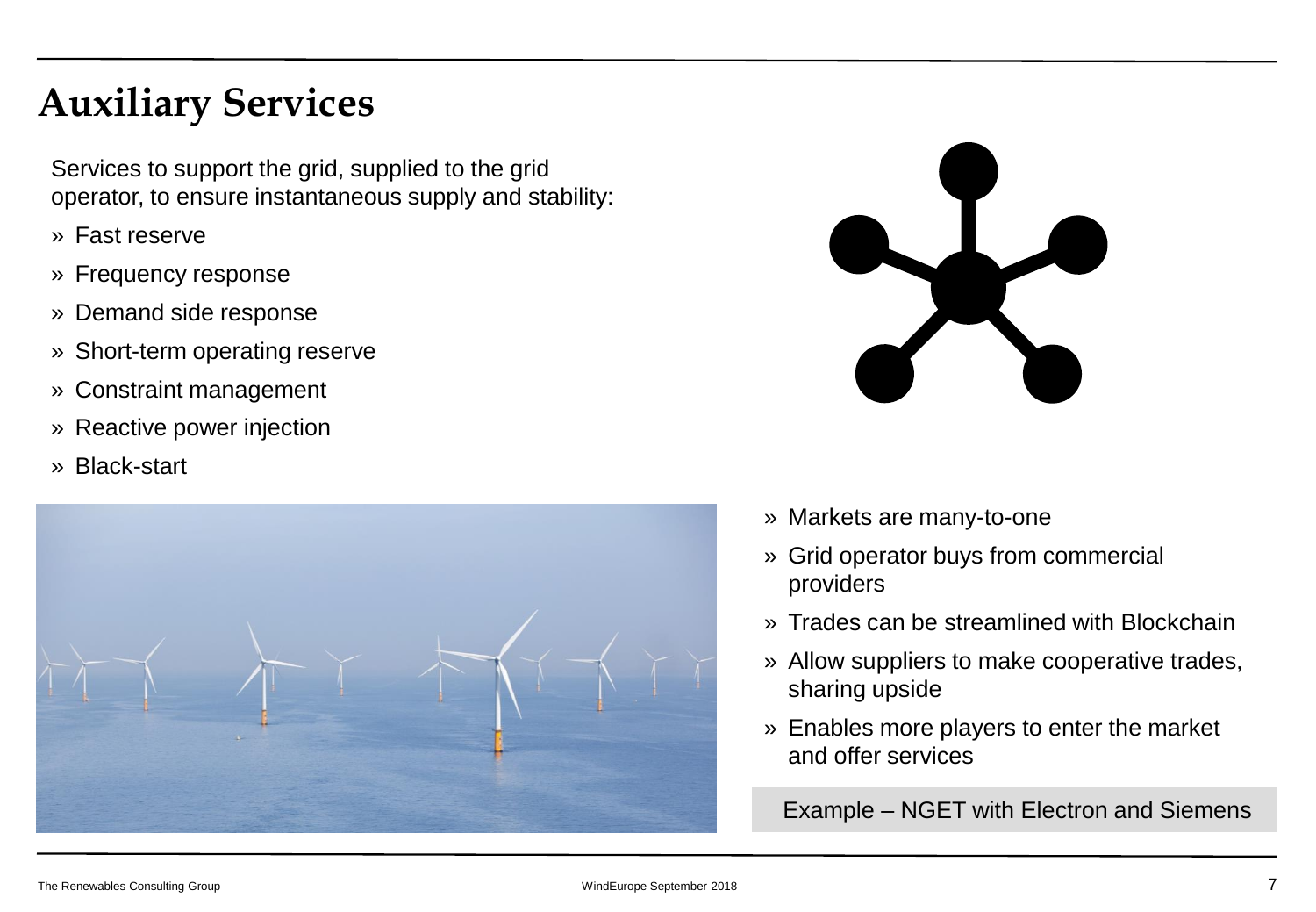### **Data Centre Demand**

- » The Blockchain system is self-sufficient, and relies upon distributed data centres
- » Administering the Blockchain requires large amounts of computational resource
- » Data mining at data centres requires lots of energy and produces lots of heat
- » Such centres are typically located away from traditional load centres





Example: Iceland is chosen for data centres due to the cold external climate. Electricity demand is such that datacentre demand may exceed domestic demand. Such requirement could be provided by renewable sources.

- » The electricity demand globally due to data centres and data usage is projected to rise rapidly, to 20% of electricity by 2025.
- » Renewables can be used to supply these high localised loads, especially where they are remotely located and co-incident with renewable resource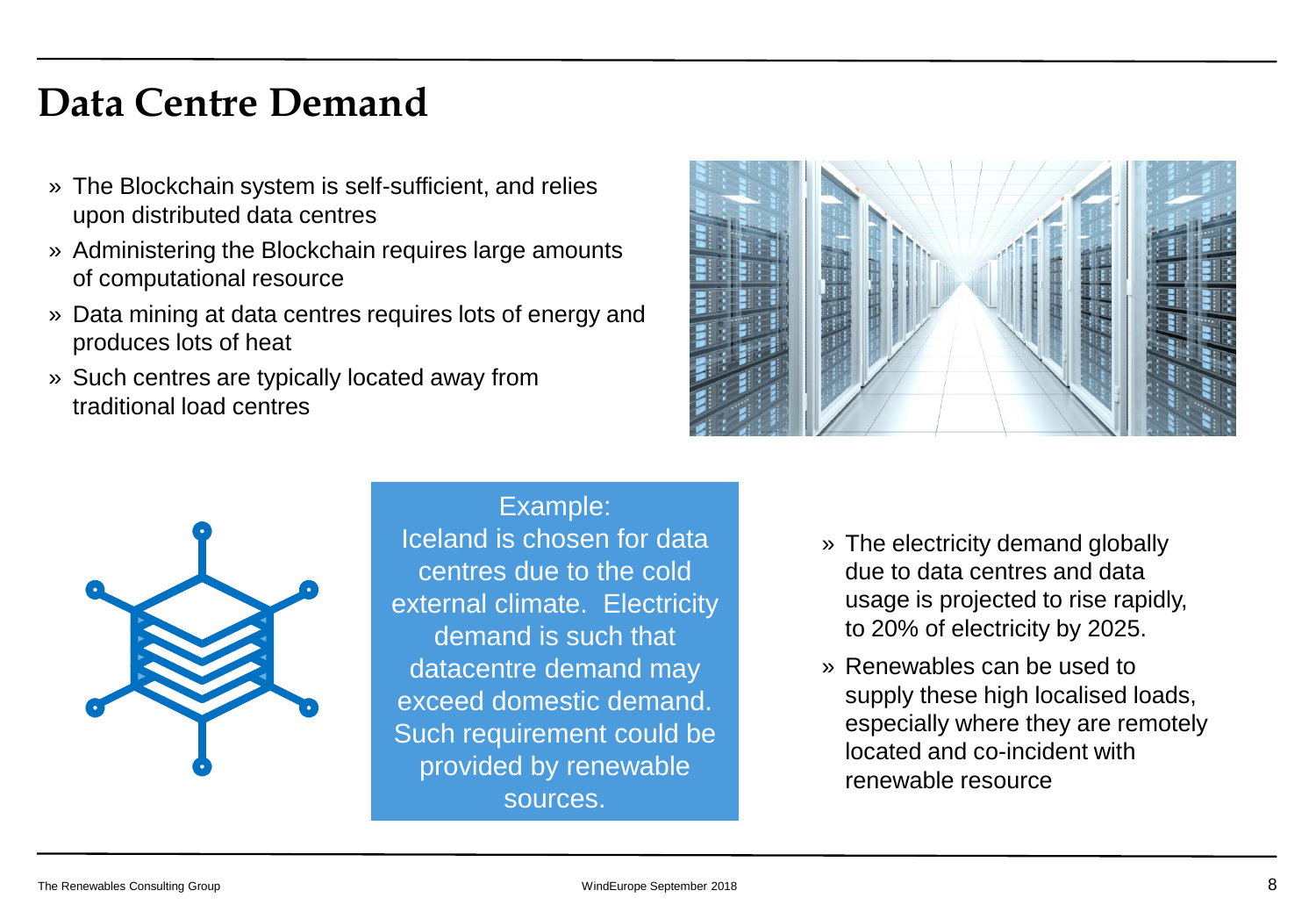### **Where next, and what can we do to facilitate this transition?**

### **1. Regulation**

» Regulators need to remove some limitations, and potentially re-structure markets, in order to fully enable the technology

» UK Regulator Ofgem comment on Blockchain & the future of regulation:

'Should it move away from rules based regulation to outcome based regulation?'



### **3. Implementation**

» Disruptive technology & innovation path

» Fast moving opportunity, in a slow moving industry

### **2. Exploration**

- » Identifying opportunities
- » Establishing partnerships
- » Undergoing trials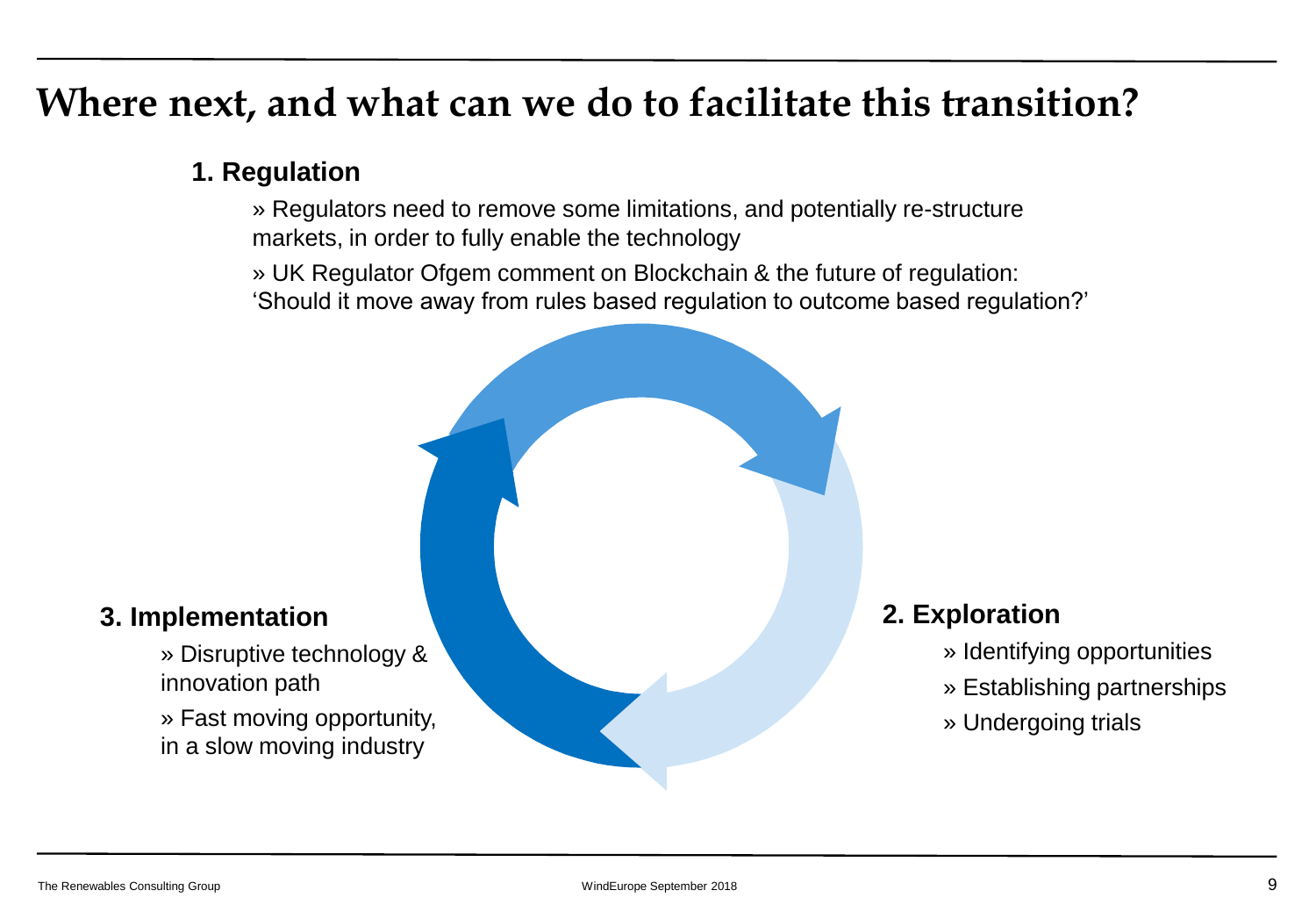### **About the Authors**



**Elaine Greig** *Director, London* +44 7981 205753 | elaine.greig@thinkrcg.com

*A Project Director and Chartered Engineer, Elaine has spent 23 years in the Electrical Power Industry, the last 15 years in wind farm development through to operations. She is a Power Systems Engineer who moved on to Major Project Development. Elaine is currently a Director at the Renewables Consulting Group, and was previously Head of Offshore Renewables at DNV GL, Project Director for the development of the European Offshore Wind Deployment Centre in Aberdeen, and overall Project Manager for the Edinbane wind farm on the Isle of Skye, as well as Electrical and Grid Connections Manager for multiple projects.*



**Max Langtry** *Summer Associate, London* +44 7753323504 | max.langtry@thinkrcg.com

*Max Langtry is a Summer Associate in RCG's London office and a 2nd year Engineering student at Emmanuel College Cambridge. He has strong analytical and problem-solving skills, developed throughout his time as a student at the Newcastle Royal Grammar School. During his time at RCG he has developed software tools in Python to improve the efficiency of data input into wind analysis software, performed supply chain research and income analysis and forecasting. Max received a First Class in his 1st year examinations, with a mark of 88%, and as a result was elected to the Frank Marriott Senior Scholarship by Emmanuel College.*